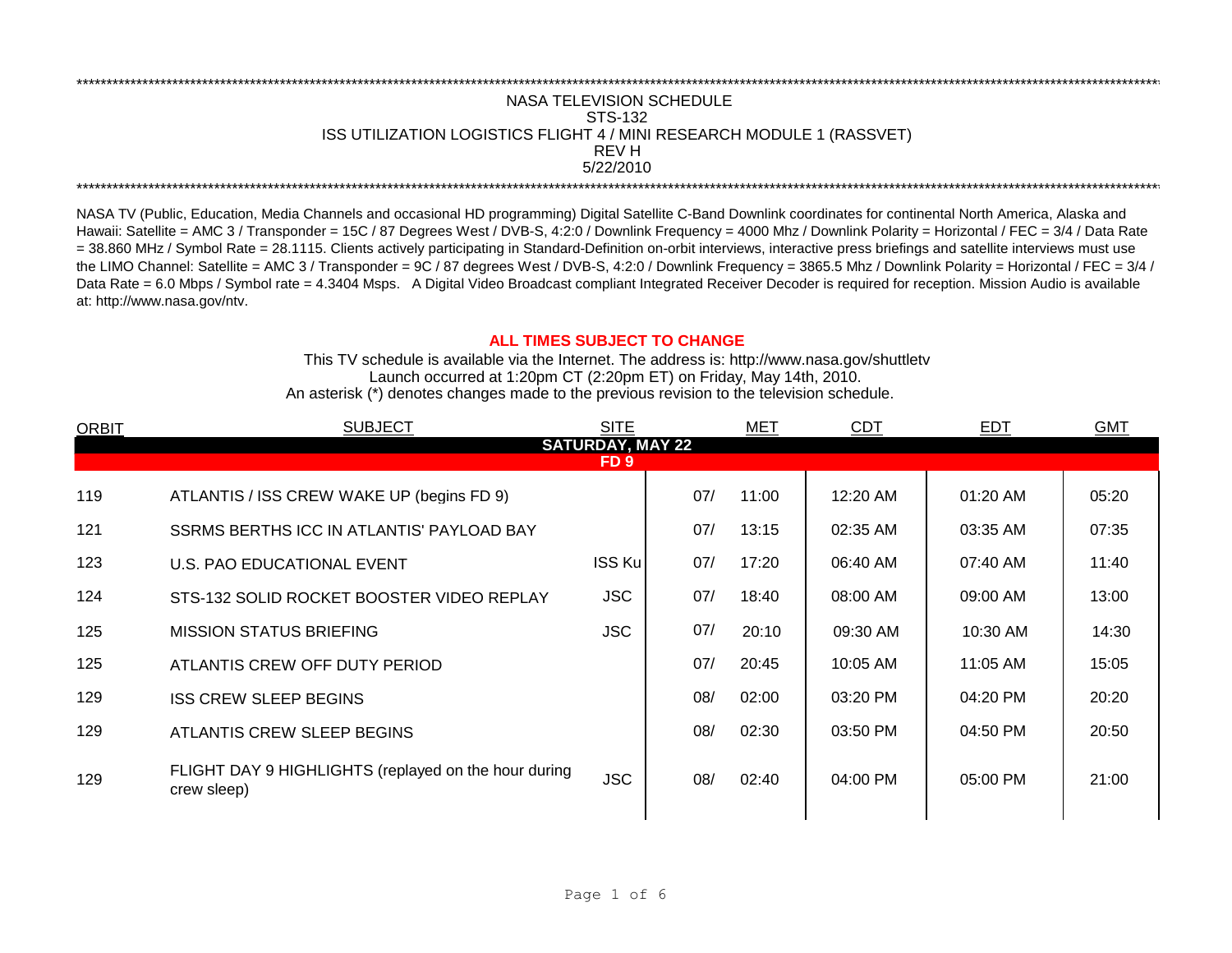| <b>ORBIT</b> | <b>SUBJECT</b>                                                                                                                                | <b>SITE</b>                           |     | <b>MET</b> | CDT      | <b>EDT</b> | <b>GMT</b> |
|--------------|-----------------------------------------------------------------------------------------------------------------------------------------------|---------------------------------------|-----|------------|----------|------------|------------|
| 131          | HIGH DEFINITION FLIGHT DAY 9 CREW HIGHLIGHTS (if<br>available; on the NASA-TV HDTV Channel; replays from<br>5:00am CT - 4:00pm CT on May 23)  | <b>JSC</b>                            | 08/ | 05:40      | 07:00 PM | 08:00 PM   | 00:00      |
| 134          | ATLANTIS / ISS CREW WAKE UP (begins FD 10)                                                                                                    |                                       | 08/ | 10:30      | 11:50 PM | 12:50 AM   | 04:50      |
|              |                                                                                                                                               | <b>SUNDAY, MAY 23</b><br><b>FD 10</b> |     |            |          |            |            |
| 137          | RENDEZVOUS TOOL CHECKOUT                                                                                                                      |                                       | 08/ | 14:45      | 04:05 AM | 05:05 AM   | 09:05      |
| 138          | JOINT CREW NEWS CONFERENCE                                                                                                                    | ISS Ku                                | 08/ | 16:05      | 05:25 AM | 06:25 AM   | 10:25      |
| 139          | FAREWELL AND HATCH CLOSURE                                                                                                                    |                                       | 08/ | 17:50      | 07:10 AM | 08:10 AM   | 12:10      |
| 140          | CENTERLINE CAMERA INSTALLATION AND ODS LEAK<br><b>CHECK</b>                                                                                   |                                       | 08/ | 18:35      | 07:55 AM | 08:55 AM   | 12:55      |
| 141          | ATLANTIS UNDOCKS FROM ISS                                                                                                                     |                                       | 08/ | 21:02      | 10:22 AM | 11:22 AM   | 15:22      |
| 141          | ATLANTIS FLYAROUND OF ISS BEGINS                                                                                                              |                                       | 08/ | 21:31      | 10:51 AM | 11:51 AM   | 15:51      |
| 142          | ATLANTIS FINAL SEPARATION FROM ISS                                                                                                            |                                       | 08/ | 22:45      | 12:05 PM | 01:05 PM   | 17:05      |
| 142          | SHUTTLE VTR PLAYBACK OF UNDOCKING                                                                                                             |                                       | 08/ | 23:05      | 12:25 PM | 01:25 PM   | 17:25      |
| 143          | INTERPRETED REPLAY OF JOINT CREW NEWS<br><b>CONFERENCE</b>                                                                                    | <b>JSC</b>                            | 08/ | 23:40      | 01:00 PM | 02:00 PM   | 18:00      |
| 144          | <b>MISSION STATUS BRIEFING</b>                                                                                                                | <b>JSC</b>                            | 09/ | 01:40      | 03:00 PM | 04:00 PM   | 20:00      |
| 145          | ATLANTIS CREW SLEEP BEGINS                                                                                                                    |                                       | 09/ | 02:30      | 03:50 PM | 04:50 PM   | 20:50      |
| 145          | FLIGHT DAY 10 HIGHLIGHTS (replayed on the hour during<br>crew sleep)                                                                          | <b>JSC</b>                            | 09/ | 02:40      | 04:00 PM | 05:00 PM   | 21:00      |
| 147          | HIGH DEFINITION FLIGHT DAY 10 CREW HIGHLIGHTS<br>(if available; on the NASA-TV HDTV Channel; replays from<br>5:00am CT - 4:00pm CT on May 24) | <b>JSC</b>                            | 09/ | 05:40      | 07:00 PM | 08:00 PM   | 00:00      |
| 150          | ATLANTIS / ISS CREW WAKE UP (begins FD 11)                                                                                                    |                                       | 09/ | 10:30      | 11:50 PM | 12:50 AM   | 04:50      |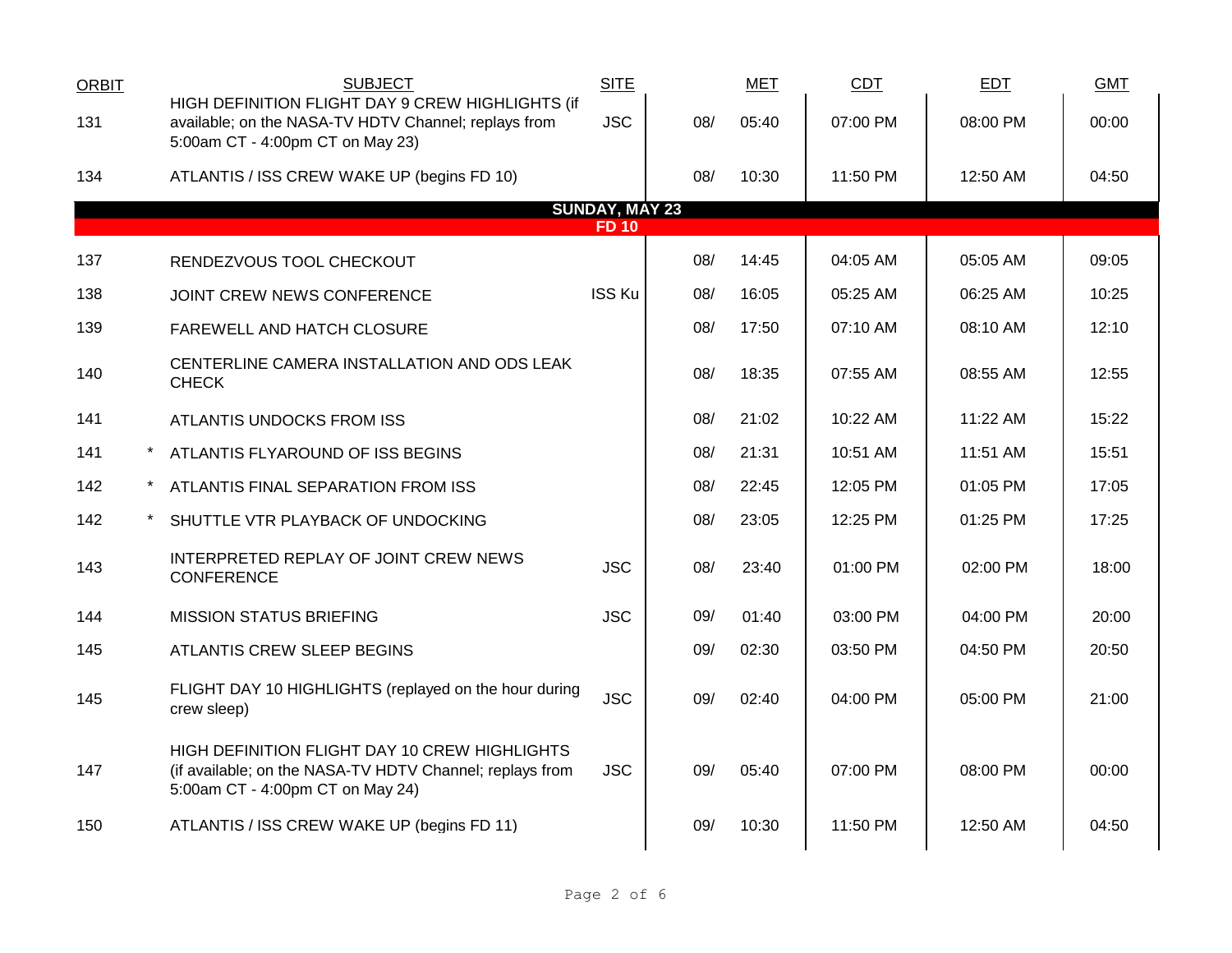| <b>ORBIT</b>                          | <b>SUBJECT</b>                                                                                                                                                                                | <b>SITE</b>  |     | <b>MET</b> | <b>CDT</b> | <b>EDT</b> | <b>GMT</b> |  |  |  |
|---------------------------------------|-----------------------------------------------------------------------------------------------------------------------------------------------------------------------------------------------|--------------|-----|------------|------------|------------|------------|--|--|--|
| <b>MONDAY, MAY 24</b><br><b>FD 11</b> |                                                                                                                                                                                               |              |     |            |            |            |            |  |  |  |
| 154                                   | RMS/OBSS LATE INSPECTION OF ATLANTIS' TPS                                                                                                                                                     |              | 09/ | 15:50      | 05:10 AM   | 06:10 AM   | 10:10      |  |  |  |
| 156                                   | <b>MISSION STATUS BRIEFING</b>                                                                                                                                                                | <b>JSC</b>   | 09/ | 19:40      | 09:00 AM   | 10:00 AM   | 14:00      |  |  |  |
| 157                                   | <b>OBSS BERTH</b>                                                                                                                                                                             |              | 09/ | 21:05      | 10:25 AM   | 11:25 AM   | 15:25      |  |  |  |
| 157                                   | <b>MMT BRIEFING</b>                                                                                                                                                                           | <b>JSC</b>   | 09/ | 21:40      | 11:00 AM   | 12:00 PM   | 16:00      |  |  |  |
| 158                                   | <b>VIDEO FILE</b>                                                                                                                                                                             | HQ           | 09/ | 22:40      | 12:00 PM   | 01:00 PM   | 17:00      |  |  |  |
| 160                                   | ATLANTIS CREW SLEEP BEGINS                                                                                                                                                                    |              | 10/ | 02:00      | 03:20 PM   | 04:20 PM   | 20:20      |  |  |  |
| 161                                   | FLIGHT DAY 11 HIGHLIGHTS (replayed on the hour during<br>crew sleep)                                                                                                                          | <b>JSC</b>   | 10/ | 02:40      | 04:00 PM   | 05:00 PM   | 21:00      |  |  |  |
| 163                                   | HIGH DEFINITION FLIGHT DAY 11 CREW HIGHLIGHTS<br>(if available; on the NASA-TV HDTV Channel; replays from<br>5:00am CT - 4:00pm CT on May 24)                                                 | <b>JSC</b>   | 10/ | 05:40      | 07:00 PM   | 08:00 PM   | 00:00      |  |  |  |
| 165                                   | ATLANTIS CREW WAKE UP (begins FD 12)                                                                                                                                                          |              | 10/ | 10:00      | 11:20 PM   | 12:20 AM   | 04:20      |  |  |  |
|                                       | <b>TUESDAY, MAY 25</b>                                                                                                                                                                        |              |     |            |            |            |            |  |  |  |
|                                       |                                                                                                                                                                                               | <b>FD 12</b> |     |            |            |            |            |  |  |  |
| 168                                   | <b>FCS CHECKOUT</b>                                                                                                                                                                           |              | 10/ | 13:20      | 02:40 AM   | 03:40 AM   | 07:40      |  |  |  |
| 168                                   | <b>CABIN STOWAGE BEGINS</b>                                                                                                                                                                   |              | 10/ | 13:40      | 03:00 AM   | 04:00 AM   | 08:00      |  |  |  |
| 168                                   | <b>RCS HOT-FIRE TEST</b>                                                                                                                                                                      |              | 10/ | 14:30      | 03:50 AM   | 04:50 AM   | 08:50      |  |  |  |
| 170                                   | THE COLBERT REPORT / ABC RADIO NETWORK /<br><b>WEWS-TV INTERVIEWS</b>                                                                                                                         | <b>TDRE</b>  | 10/ | 17:50      | 07:10 AM   | 08:10 AM   | 12:10      |  |  |  |
| 172                                   | <b>MISSION STATUS BRIEFING</b>                                                                                                                                                                | <b>JSC</b>   | 10/ | 19:40      | 09:00 AM   | 10:00 AM   | 14:00      |  |  |  |
| 173                                   | NASA CHIEF TECHNOLOGIST BOBBY BRAUN ALL-<br>HANDS MEETING ON NASA'S NEW TECHNOLOGY<br>PROGRAM (NASA TV Public Channel #101 only; STS-132<br>mission coverage continues on Media Channel #103) | HQ           | 10/ | 21:40      | 11:00 AM   | 12:00 PM   | 16:00      |  |  |  |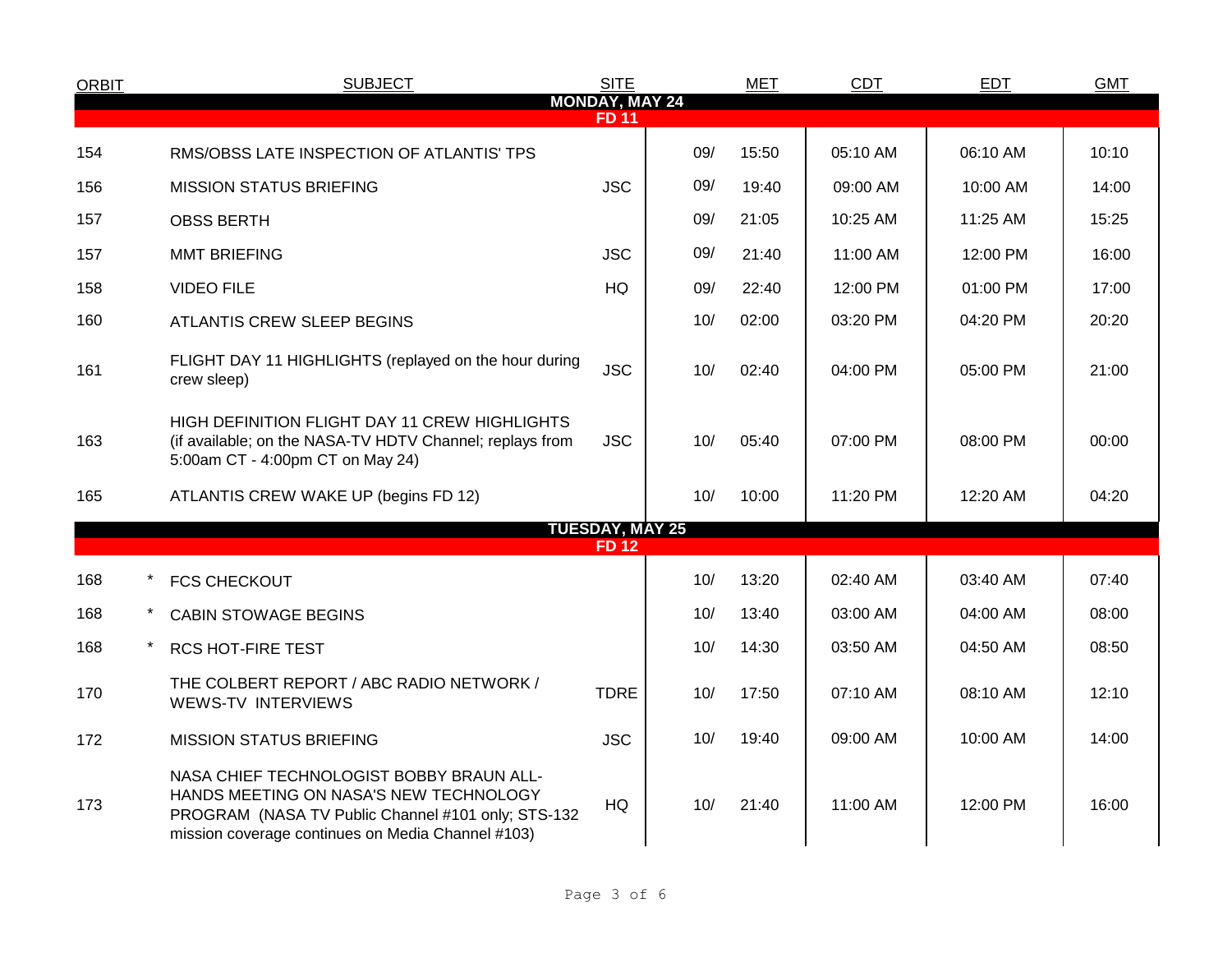| <b>ORBIT</b> | <b>SUBJECT</b>                                                                                                                                                   | <b>SITE</b> |                          | <b>MET</b> | CDT              | EDT      | <b>GMT</b> |
|--------------|------------------------------------------------------------------------------------------------------------------------------------------------------------------|-------------|--------------------------|------------|------------------|----------|------------|
| 174          | KU-BAND ANTENNA STOWAGE                                                                                                                                          |             | 10/                      | 22:50      | 12:10 PM         | 01:10 PM | 17:10      |
| 174          | STS-131 CREW PRESENTATION (NASA TV Public #101<br>& Education #102 Channels only through 2p.m. CT; STS-<br>132 mission coverage continues on Media Channel #103) | HQ          | 10/                      | 23:40      | 01:00 PM         | 02:00 PM | 18:00      |
| 175          | <b>VIDEO FILE</b>                                                                                                                                                | HQ          | 11/                      | 00:40      | 02:00 PM         | 03:00 PM | 19:00      |
| 176          | ATLANTIS CREW SLEEP BEGINS                                                                                                                                       |             | 11/                      | 02:00      | 03:20 PM         | 04:20 PM | 20:20      |
| 176          | FLIGHT DAY 12 HIGHLIGHTS (replayed on the hour during<br>crew sleep)                                                                                             | <b>JSC</b>  | 11/                      | 02:40      | 04:00 PM         | 05:00 PM | 21:00      |
| 178          | HIGH DEFINITION FLIGHT DAY 12 CREW HIGHLIGHTS<br>(if available; on the NASA-TV HDTV Channel; replays from<br>5:00am CT - 4:00pm CT on May 25)                    | <b>JSC</b>  | 11/                      | 05:40      | 07:00 PM         | 08:00 PM | 00:00      |
| 181          | ATLANTIS CREW WAKE UP (begins FD 13)                                                                                                                             |             | 11/                      | 10:00      | 11:20 PM         | 12:20 AM | 04:20      |
|              |                                                                                                                                                                  | <b>FD13</b> | <b>WEDNESDAY, MAY 26</b> |            |                  |          |            |
|              |                                                                                                                                                                  |             |                          |            |                  |          |            |
| 183          | ATLANTIS DEORBIT PREPARATIONS BEGIN                                                                                                                              |             | 11/                      | 13:20      | 02:40 AM         | 03:40 AM | 07:40      |
| 184          | PAYLOAD BAY DOOR CLOSING                                                                                                                                         |             | 11/                      | 14:45      | 04:05 AM         | 05:05 AM | 09:05      |
| 186          | ATLANTIS DEORBIT BURN                                                                                                                                            |             | 11/                      | 17:25      | 06:45 AM         | 07:45 AM | 11:45      |
| 187          | MILA C-BAND RADAR ACQUISITION OF ATLANTIS                                                                                                                        |             | 11/                      | 18:15      | 07:35 AM         | 08:35 AM | 12:35      |
| 187          | <b>KSC LANDING</b>                                                                                                                                               | <b>KSC</b>  | 11/                      | 18:28      | 07:48 AM         | 08:48 AM | 12:48      |
|              | POST-LANDING NEWS CONFERENCE                                                                                                                                     | <b>KSC</b>  |                          |            | NET L+2 HRS.     |          |            |
|              | ENTRY FLIGHT CONTROL TEAM VIDEO REPLAY<br>(replayed after Post-Landing News Conference)                                                                          | <b>JSC</b>  |                          |            | $\sim$ L+3 HRS.  |          |            |
|              | STS-132 MISSION HIGHLIGHTS VIDEO REPLAY<br>(replayed after Entry Flight Control Team Video)                                                                      | <b>JSC</b>  |                          |            | $~$ - L+3.5 HRS. |          |            |
|              | STS-132 CREW NEWS CONFERENCE (may be postponed<br>or cancelled)                                                                                                  | <b>KSC</b>  |                          |            | NET L+4.5 HRS.   |          |            |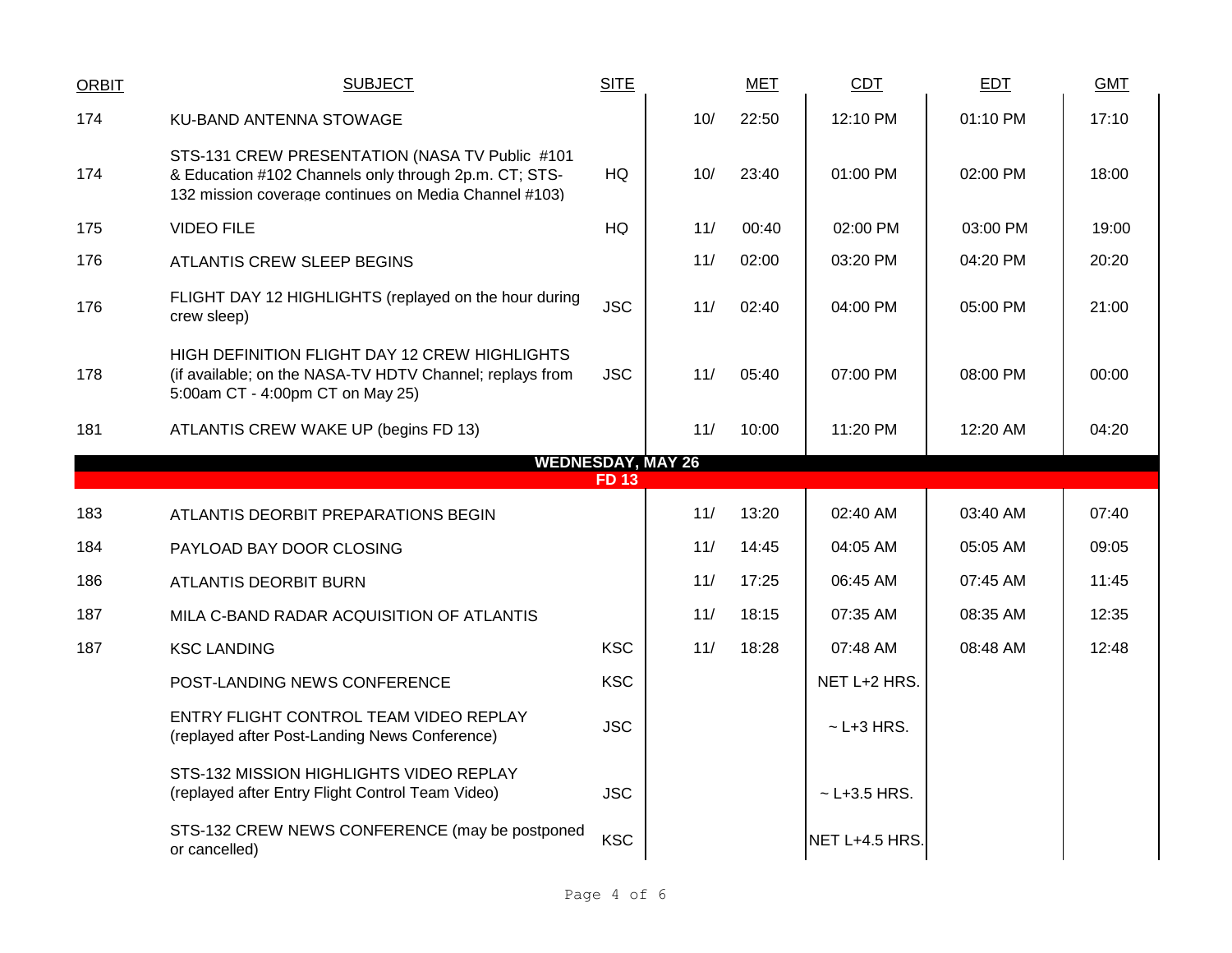| <b>ORBIT</b>    | <b>SUBJECT</b>                                                                                              | <b>SITE</b>                | <b>MET</b> | <b>CDT</b> | <b>EDT</b> | <b>GMT</b> |
|-----------------|-------------------------------------------------------------------------------------------------------------|----------------------------|------------|------------|------------|------------|
|                 |                                                                                                             | <b>DEFINITION OF TERMS</b> |            |            |            |            |
| AMC:            | <b>Americom Satellite</b>                                                                                   |                            |            |            |            |            |
| CDT:            | <b>Central Daylight Time</b>                                                                                |                            |            |            |            |            |
| Destiny:        | U.S. Laboratory on ISS                                                                                      |                            |            |            |            |            |
| EMU:            | <b>Extravehicular Mobility Unit</b>                                                                         |                            |            |            |            |            |
| <b>EOTP</b>     | <b>Enhanced ORU Temporary Platform</b>                                                                      |                            |            |            |            |            |
| EST:            | Eastern Daylight Time                                                                                       |                            |            |            |            |            |
| EVA:            | <b>Extravehicular Activity</b>                                                                              |                            |            |            |            |            |
| FCS:            | <b>Flight Control System</b>                                                                                |                            |            |            |            |            |
| FD:             | <b>Flight Day</b>                                                                                           |                            |            |            |            |            |
| GMT:            | <b>Greenwich Mean Time</b>                                                                                  |                            |            |            |            |            |
| HARMONY: Node 2 |                                                                                                             |                            |            |            |            |            |
| HD:             | <b>High Definition Television</b>                                                                           |                            |            |            |            |            |
| HQ:             | <b>NASA Headquarters</b>                                                                                    |                            |            |            |            |            |
| ISS:            | <b>International Space Station</b>                                                                          |                            |            |            |            |            |
| JPL:            | Jet Propulsion Laboratory, Pasadena, CA                                                                     |                            |            |            |            |            |
| JSC:            | Johnson Space Center                                                                                        |                            |            |            |            |            |
| Kibo:           | Japanese Pressurized Module                                                                                 |                            |            |            |            |            |
| KSC:            | Kennedy Space Center                                                                                        |                            |            |            |            |            |
| L:              | Launch or Landing time                                                                                      |                            |            |            |            |            |
| LDRI:           | Laser Dynamic Range Imager                                                                                  |                            |            |            |            |            |
| LIMO:           | Live Interview Media Outlet channel                                                                         |                            |            |            |            |            |
| MECO:           | Main Engine Cut-Off                                                                                         |                            |            |            |            |            |
| MET:            | Mission Elapsed Time, which begins at the moment of launch and is read: DAYS/HOURS:MINUTES. LAUNCH=00/00:00 |                            |            |            |            |            |
| <b>MILA</b>     | Merritt Island, Florida Tracking Station                                                                    |                            |            |            |            |            |
| MMT:            | <b>Mission Management Team</b>                                                                              |                            |            |            |            |            |
| MRM-1           | Mini Research Module 1 (new docking port on ISS)                                                            |                            |            |            |            |            |
| MS:             | <b>Mission Specialist</b>                                                                                   |                            |            |            |            |            |
| NET:            | No Earlier Than                                                                                             |                            |            |            |            |            |
| OBSS:           | Orbiter Boom Sensor System                                                                                  |                            |            |            |            |            |
| ODS:            | <b>Orbiter Docking System</b>                                                                               |                            |            |            |            |            |
| OMS:            | <b>Orbital Maneuvering System</b>                                                                           |                            |            |            |            |            |
| ORU:            | <b>Orbital Replacement Unit</b>                                                                             |                            |            |            |            |            |
| P6:             | Port Six Truss Segment                                                                                      |                            |            |            |            |            |
| PAO:            | <b>Public Affairs office</b>                                                                                |                            |            |            |            |            |
| PDGF:           | Power Data Grapple Fixture                                                                                  |                            |            |            |            |            |
| <b>PMA-3:</b>   | Pressurized Mating Adapter 3                                                                                |                            |            |            |            |            |
| POA:            | Payload ORU Accomodation                                                                                    |                            |            |            |            |            |
| RCS:            | <b>Reaction Control System</b>                                                                              |                            |            |            |            |            |
| RPM:            | Rendezvous Pitch Maneuver                                                                                   |                            |            |            |            |            |
| SGANT:          | Space-to-Ground Antenna                                                                                     |                            |            |            |            |            |
| SRMS:           | Shuttle Remote Manipulator System on Atlantis                                                               |                            |            |            |            |            |
| <b>SSRMS:</b>   | Space Station Remote Manipulator System (Canadarm2 ISS Robotic Arm)                                         |                            |            |            |            |            |